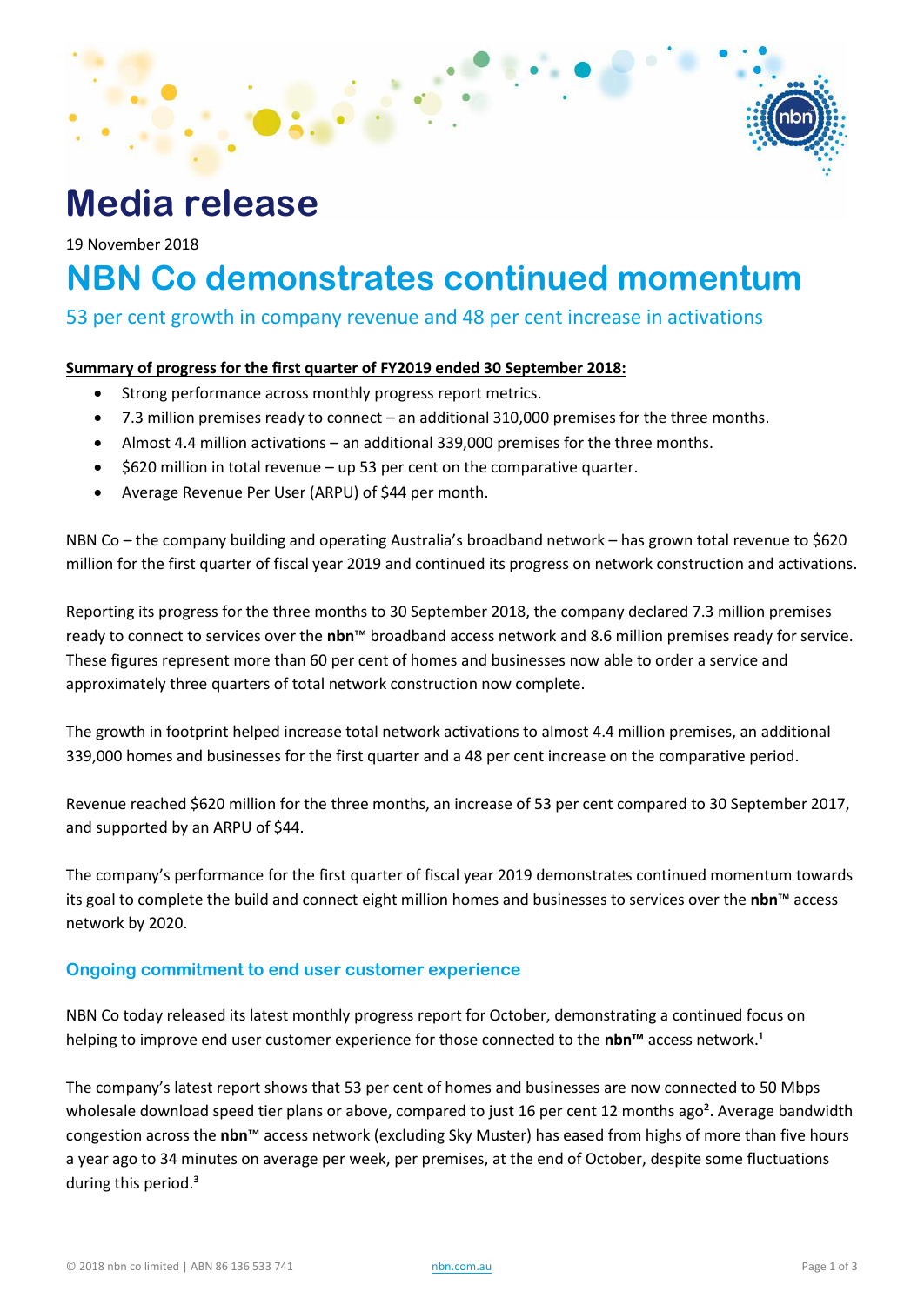

Over the month of October, 93 per cent of installations are being completed right the first time and 92 per cent of service faults are being rectified within agreed timeframes with retail service providers.<sup>4</sup> These improvements are due to NBN Co's focus on continuous process innovation and improvement, education and training of the field workforce.

# Monthly Progress Report - October YoY

|                                               | <b>Year on Year Performance</b> |                         |
|-----------------------------------------------|---------------------------------|-------------------------|
|                                               | <b>Oct 2017</b>                 | <b>Oct 2018</b>         |
| Ready to connect                              | 6.4m                            | 7.5m                    |
| Connected homes and businesses                | 3.1 <sub>m</sub>                | 4.5m                    |
| Installed right the first time                | 85%                             | 93%                     |
| Meeting agreed installation times             | 91%                             | 97%                     |
| Average network bandwidth congestion          | 5 hours & 9 minutes             | 34 minutes              |
| Fixed Line network congestion                 | 0.143 %                         | 0.008%                  |
| Uptake to higher wholesale plans              | 16% on 50Mbps and above         | 53% on 50Mbps and above |
| Network availability                          | 99.9%                           | 100.0%                  |
| Meeting agreed fault restoration times        | 80%                             | 92%                     |
| Faults per 100 connected homes and businesses | 1.0                             | O.9                     |

*\*Figures are rounded to the nearest whole number*

### **Commentary on company performance**

**NBN Co CEO Stephen Rue said**: "We are entering the biggest deployment and activation years of the **nbn** build and these results demonstrate our ability to scale and deliver.

"Central to our continued progress and performance are our strong relationships with delivery partners and retail service providers. Industry collaboration has helped us scale network deployment quickly and make substantial improvements to end-user experience.

"53 per cent of all homes and businesses are now on a 50 Mbps wholesale download speed or higher, with 70 per cent of new customers opting for these higher speed plans each month. We know our pricing decisions last year are having the impact we intended, that is, to help provide a good experience for homes and businesses using the network.

"We are confident we'll continue to deliver in partnership with the industry, meeting our Corporate Plan targets for the 2019 financial year and driving towards network completion by 2020."